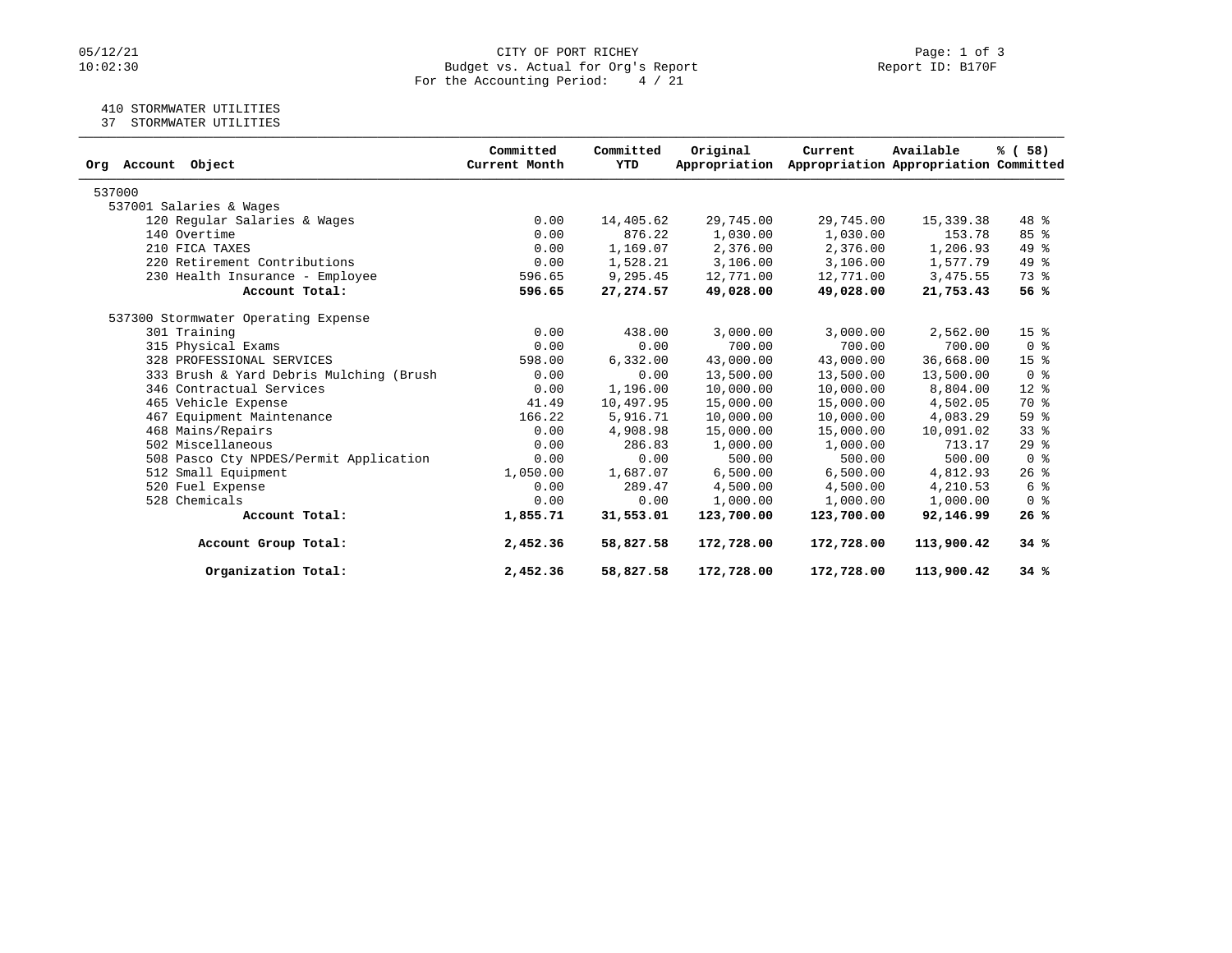### 410 STORMWATER UTILITIES

41 PUBLIC WORKS DEPARTMENT

| Account Object<br>Ora           | Committed<br>Current Month | Committed<br>YTD | Original<br>Appropriation | Current    | Available<br>Appropriation Appropriation Committed | % (<br>58) |
|---------------------------------|----------------------------|------------------|---------------------------|------------|----------------------------------------------------|------------|
| 541000 ROAD & STREET FACILITIES |                            |                  |                           |            |                                                    |            |
| 541001 Salaries & Wages         |                            |                  |                           |            |                                                    |            |
| 120 Regular Salaries & Wages    | 0.00                       | 37,493.13        | 100,054.00                | 100,054.00 | 62,560.87                                          | 378        |
| 140 Overtime                    | 0.00                       | 1,499.46         | 5,835.00                  | 5,835.00   | 4,335.54                                           | $26$ %     |
| 210 FICA TAXES                  | 0.00                       | 2,973.73         | 7,181.00                  | 7,181.00   | 4,207.27                                           | 41 %       |
| 220 Retirement Contributions    | 0.00                       | 3,899.35         | 9,387.00                  | 9,387.00   | 5,487.65                                           | $42*$      |
| 230 Health Insurance - Employee | 2,384.34                   | 16,690.38        | 35,527.00                 | 35,527.00  | 18,836.62                                          | 47 %       |
| Account Total:                  | 2,384.34                   | 62,556.05        | 157,984.00                | 157,984.00 | 95,427.95                                          | 40%        |
| Account Group Total:            | 2,384.34                   | 62,556.05        | 157,984.00                | 157,984.00 | 95,427.95                                          | 40 %       |
| Organization Total:             | 2,384.34                   | 62,556.05        | 157,984.00                | 157,984.00 | 95,427.95                                          | 40 %       |